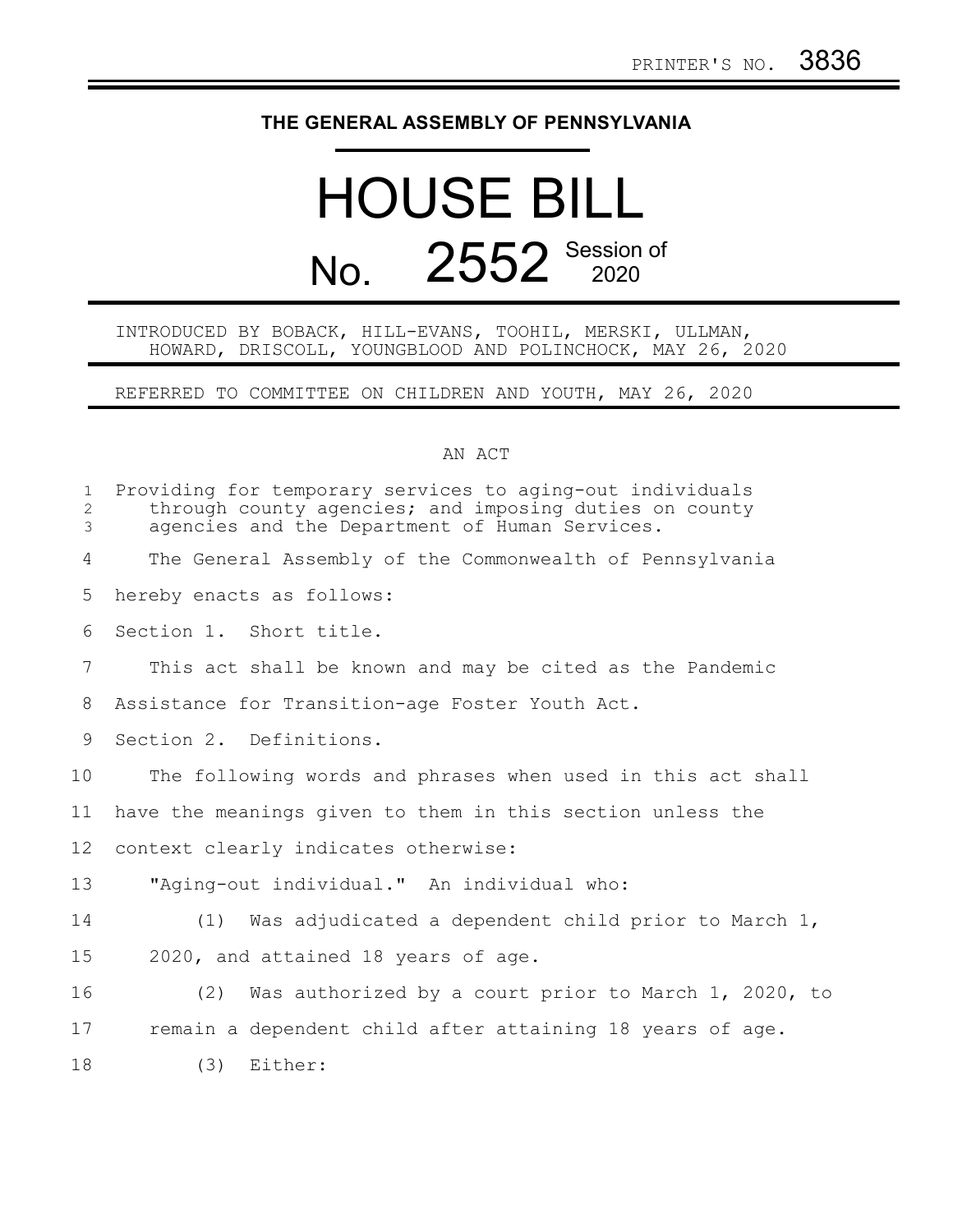(i) as of the effective date of this section, is no longer a dependent child as a result of having attained 21 years of age; or 1 2 3

(ii) on or after the effective date of this section, attains 21 years of age and no longer meets the definition of a dependent child under 42 Pa.C.S. Ch. 63 (relating to juvenile matters). 4 5 6 7

"County agency." As defined in 23 Pa.C.S. § 6303 (relating to definitions). 8 9

"Department." The Department of Human Services of the Commonwealth. 10 11

Section 3. Scope of temporary services. 12

(a) Right to make election.--An aging-out individual may elect to receive housing, case management and other support services through a county agency. 13 14 15

(b) Duties of county agency.-- 16

(1) The county agency shall provide written and verbal notice to aging-out individuals of the temporary services available under this act in a manner that is readily understandable and youth-friendly. The county agency shall document in each case file when and how notice was given and whether services were accepted. 17 18 19 20 21 22

(2) If an aging-out individual elects to receive services under subsection (a), the county agency shall provide all appropriate support services as if the aging-out individual remained as a dependent child under the jurisdiction of the court. 23 24 25 26 27

(3) The county agency shall develop a transition plan with an eligible aging-out individual prior to the termination of temporary services. 28 29 30

20200HB2552PN3836 - 2 -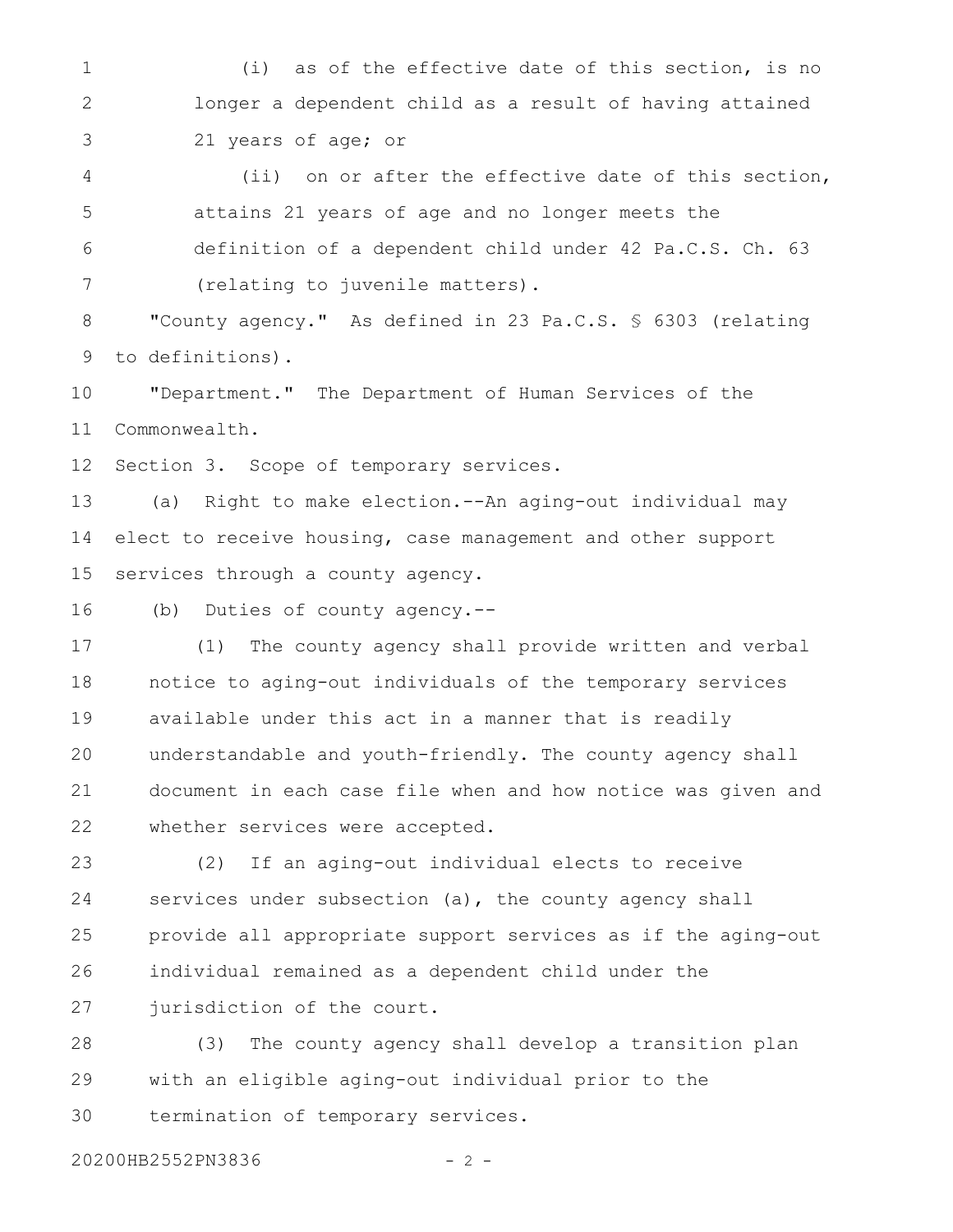(4) On the effective date of this section and on a monthly basis thereafter, the county agency shall provide the department with a list of individuals who are eligible for temporary services under this act. The list shall specify which individuals continue to receive services, which individuals declined to receive services and whether a finalized transition plan is or was in place for each individual listed. 1 2 3 4 5 6 7 8

(c) Duties of department.-- 9

(1) The department shall, from funds appropriated or otherwise made available to the department for the purpose, award grants to county agencies for complying with the duty under subsection (b). 10 11 12 13

(2) The department shall publicize, through its publicly accessible Internet website and other communication outlets, the services available under this act. 14 15 16

(3) The department shall share the information provided by the county agency under subsection (b)(4) with the Office of the Child Advocate. 17 18 19

Section 4. Funding. 20

(a) Duty of department.--Within seven days of the effective date of this section, the department, through the Office of Budget, shall submit a budget request to the Appropriations Committee of the Senate and the Appropriations Committee of the House of Representatives that provides an estimate of the amount of money needed to satisfy the requirements of this act and the source of funding, including any available funding from the Federal Government, for the payment of the amount. 21 22 23 24 25 26 27 28

(b) Effect of grant award.--Notwithstanding any other provision of law to the contrary, the amount of a grant received 29 30

20200HB2552PN3836 - 3 -